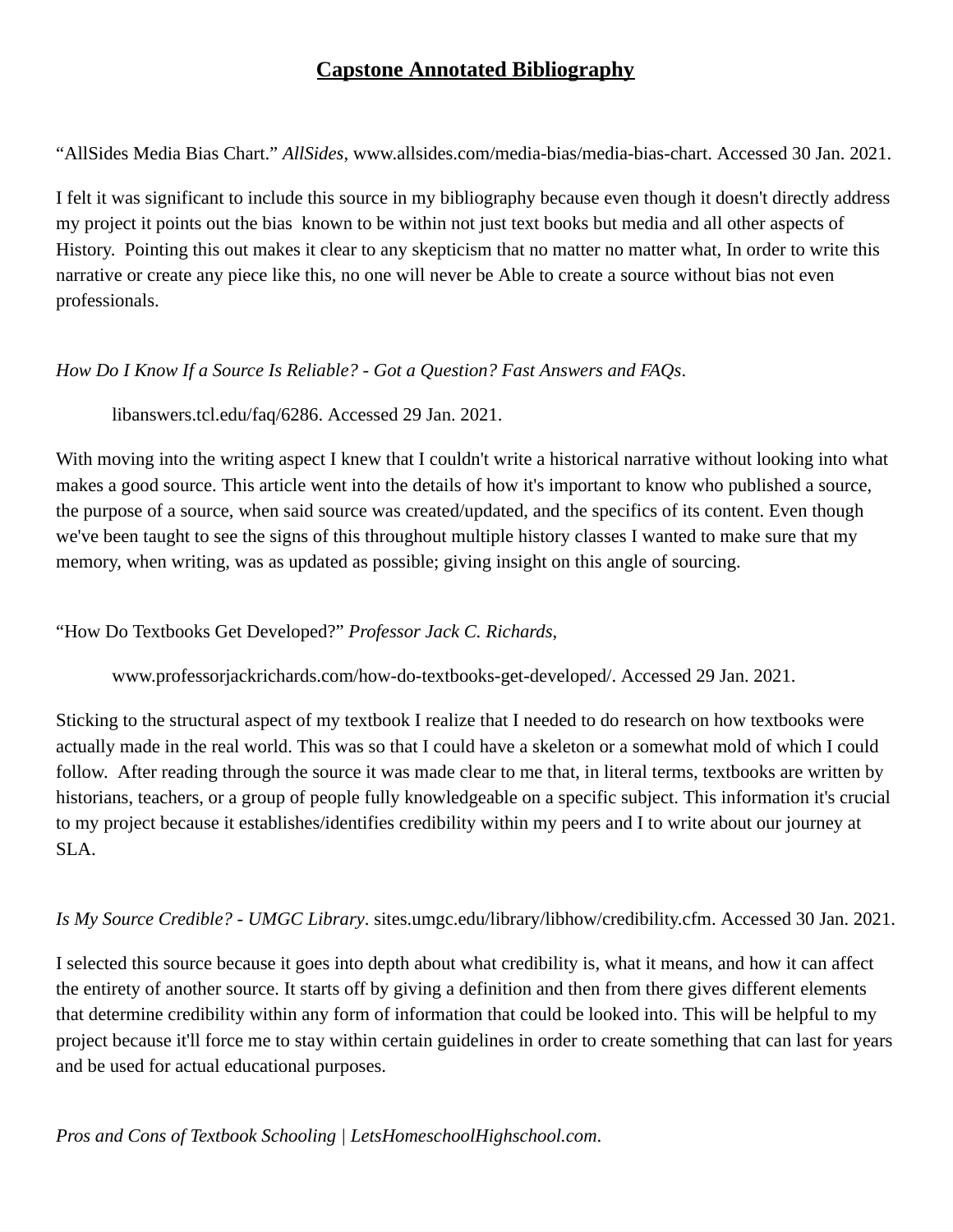2021.

I selected this source because the writer discusses the different pros and cons of textbooks and schools using textbooks. It gives multiple reasons for both sides while also giving readers advice on how to approach a textbook if they are to use one. I thought this was important because as a society we have an idea about textbooks and based off of that idea we form an opinion of whether or not we trust, read, or rely on them at all. With this Source I wanted to show both sides of the connotations that come with a textbook in order to keep them in mind when it came time for me to create one.

## *Tablets vs. Textbooks - Pros & Cons - ProCon.org.* [https://tablets-textbooks.procon.org/.](https://tablets-textbooks.procon.org/) Accessed 29 Jan. 2021.

This source is a website that also talks about the pros and cons of textbooks. I found this source useful because, unlike the others it offers an alternative - the usage of tablets for children in grades K-12; the most developmental years. I thought this was an interesting piece because not only is it expressing an understanding for the uses of textbooks but instead of giving cons on the subject as a whole, is arguing whether they should be done in a new way; so instead of it being a pro and con of whether to use textbooks it's a pro and con of which type of textbook is more useful today.

"Textbook." *Wikipedia: The Free Encyclopedia* , Wikimedia Foundation, Inc.,

simple.wikipedia.org/wiki/Textbook. Accessed 29 Jan. 2021.

This source provides information about what a textbook is and its purpose. It goes over the different versions of textbooks and their publications. It, however, lacks the important information of how they became, but no longer are, the core of education. I wanted to make sure to research this first because I knew it was important to include the basis for what a textbook was before even proposing the idea. In order to create a new structure for a textbook I had to go back to the core/foundation and start from the beginning.

*The Role of Bias in Historical Writing | Society for US Intellectual History* .

[https://s-usih.org/2011/09/role-of-bias-in-historical-writing/.](https://s-usih.org/2011/09/role-of-bias-in-historical-writing/) Accessed 30 Jan. 2021.

When researching I selected this source because I knew the symbolism behind its message would have to come across within my artifact for it to have been done right. The source basically obviates the lack of knowledge behind once realizing there will always be bias within something said bias starts to play its own role for the readers; one that they may be unaware of. It expresses how bias within a text can actually be a good thing even though it has a bad connotation around it. This good thing being a comfortability within readers that allows them to approach a text or piece in a more humane way without realization.